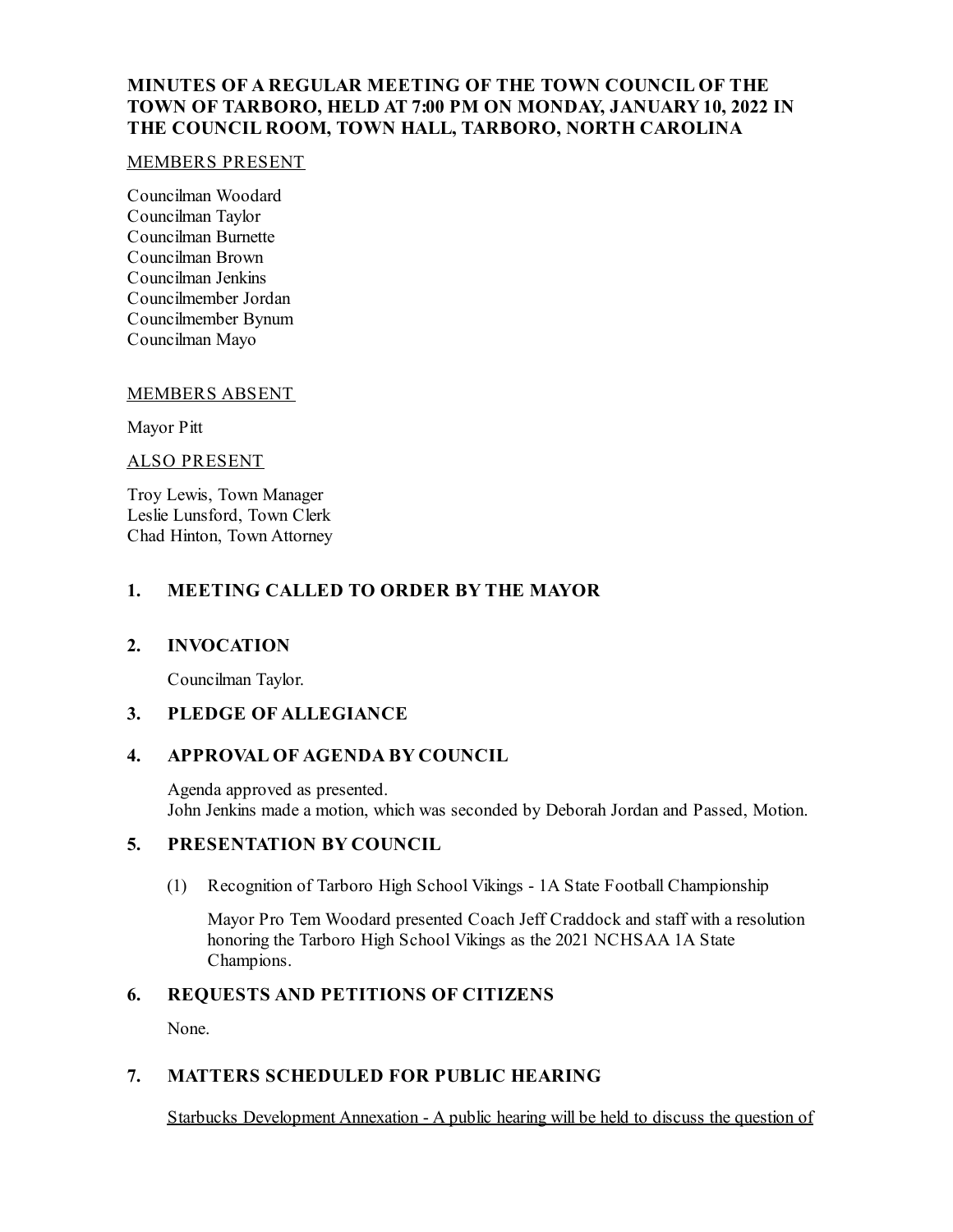annexing approximately 1.24 acres of contiguous area on the south side of U.S. Hwy 64, east of U.S. Hwy 258 described as displayed on the survey included with the annexation petition. It is recommended that Council adopt the attached Ordinance of Annexation

The Mayor Pro Tem declared the public hearing open. Catherine Grimm provided information on the Starbucks Development Annexation. No one spoke in favor of or against. The Mayor Pro Tem declared the public hearing closed. Council adopted ordinance 22-01.

### Ordinance 22-01

### AN ORDINANCE TO EXTEND THE CORPORATE LIMITS OF THE TOWN OF TARBORO, NORTH CAROLINA.

John Jenkins made a motion, which was seconded by Sabrina Bynum and Passed, Motion.

## **8. TOWN MANAGERS RECOMMENDATIONS**

### **Consent Items**

.

Consent Items approved as presented. Deborah Jordan made a motion, which was seconded by John Jenkins and Passed, Motion.

- (1) Approve minutes of the December 13, 2021 regular meeting
- (2) 2021 Tax Levy Adjustment
- (3) Tax Collector's Report

#### **Action Items**

## **(4) Proposed Golf Cart Operation Ordinance**

Council called for a public hearing on the adoption of a Golf Cart Operation Ordinance to be held at the February 14, 2022 Council meeting. Clarence Brown made a motion, which was seconded by Tate Mayo and Passed, Motion. Ayes: Brown, Burnette, Bynum, Jenkins, Mayo; Nays: Jordan, Taylor; Abstain: Woodard

#### **(5) Budget Amendment - Electric**

Counciladopted the Electric budget resolution. John Jenkins made a motion, which was seconded by Clarence Brown and Passed, Motion.

## **(6) Budget Amendment - Law Enforcement Fund**

Counciladopted the Law Enforcement budget resolution. John Jenkins made a motion, which was seconded by Tate Mayo and Passed, Motion.

#### **(7) Budget Amendment - Nutrition**

Counciladopted the Nutrition budget resolution. Leo Taylor made a motion, which was seconded by Tate Mayo and Passed, Motion.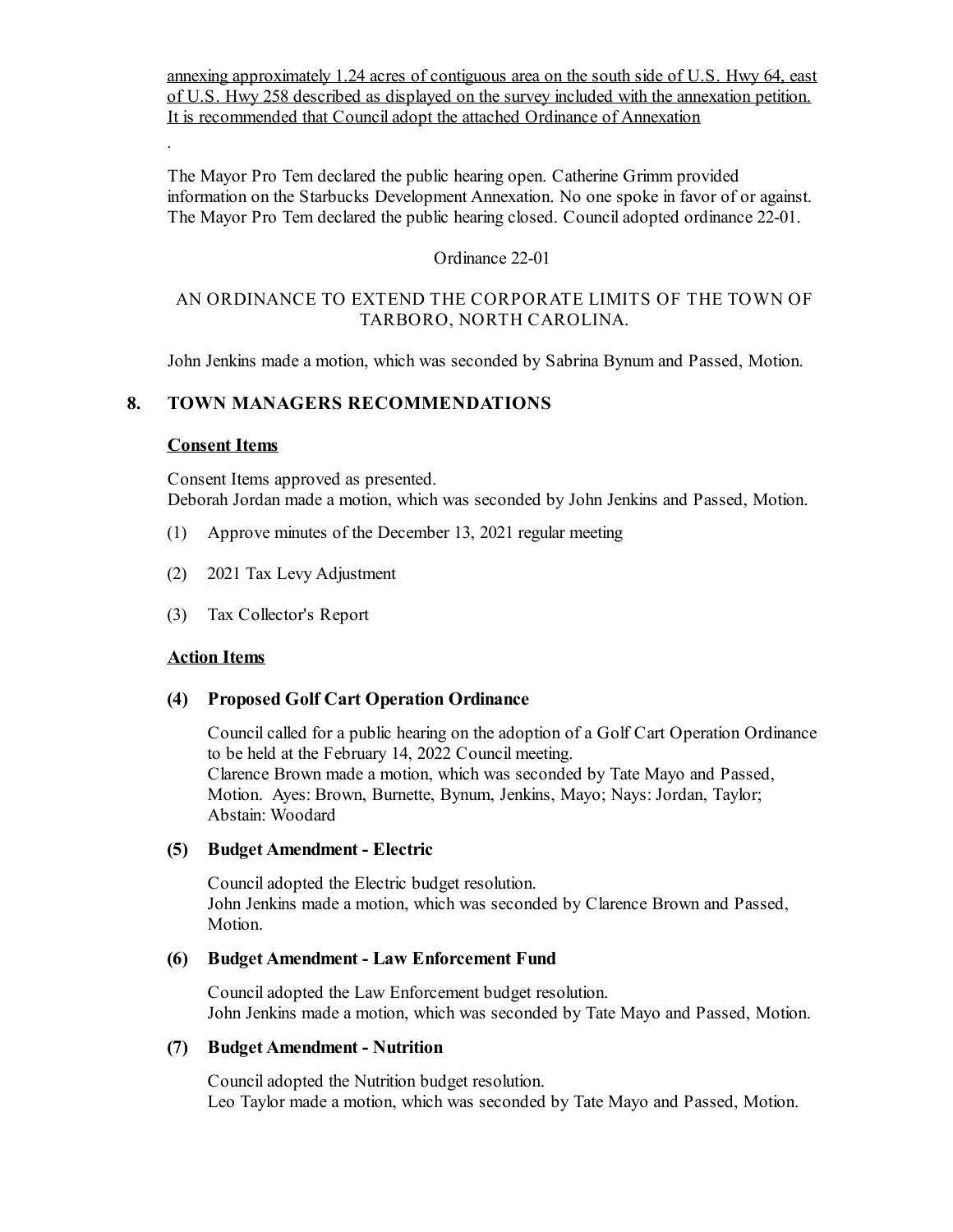## **(8) Minimum Housing Code Enforcement - 514 EdmondsonAve**

Council called for a public hearing on the assessment for demolition cost of \$5,444.72 for the structure located at 514 Edmondson Avenue at the February Council meeting. John Jenkins made a motion, which was seconded by Tate Mayo and Passed, Motion.

## **(9) Minimum Housing Code Enforcement - 704 Martin Luther King Jr. Drive**

Council called for a public hearing on the assessment for demolition cost of \$6,274.62 for the structure located at 704 Martin Luther King Jr. Drive at the February Council meeting.

John Jenkins made a motion, which was seconded by Tate Mayo and Passed, Motion.

## **(10) Minimum Housing Code Enforcement - 910 Martin Luther King Jr. Drive**

Council called for a public hearing on the assessment for demolition cost of \$5,032.98 for the structure located at 910 Martin Luther King Jr. Drive at the February Council meeting.

Deborah Jordan made a motion, which was seconded by Tate Mayo and Passed, Motion.

# **(11) Appointment for January - Parking Authority**

Councilappointed Mr. Charles Alford to fillan expired term on the Parking Authority. John Jenkins made a motion, which was seconded by Tate Mayo and Passed, Motion.

## **(12) Appointment for January - Planning Board & Zoning Commission**

No action taken at this time.

## **9. OTHER REPORTS**

## A. Town Manager

Town Manager, Troy Lewis asked Council to remember and pray for JR Bulluck, a Town of Tarboro Fireman who is in the Hospital battling COVID pneumonia.

(1) Town Council Retreat - Proposed Date March 5 & 6, 2022

Town Manager, Troy Lewis proposed March 5 & 6, 2022 for the annual Council Retreat. Final details will be announced at a later time. John Jenkins made a motion, which was seconded by Sabrina Bynum and Passed, Motion.

B. Town Attorney

None.

C. Council Members

Councilman Woodard - none.

Councilman Taylor - commended staff on the New Year's Eve event. He also acknowledged the ongoing issues with Suddenlink.

Councilman Mayo - congratulated Chip Dickson on his promotion to Electric Department Director.